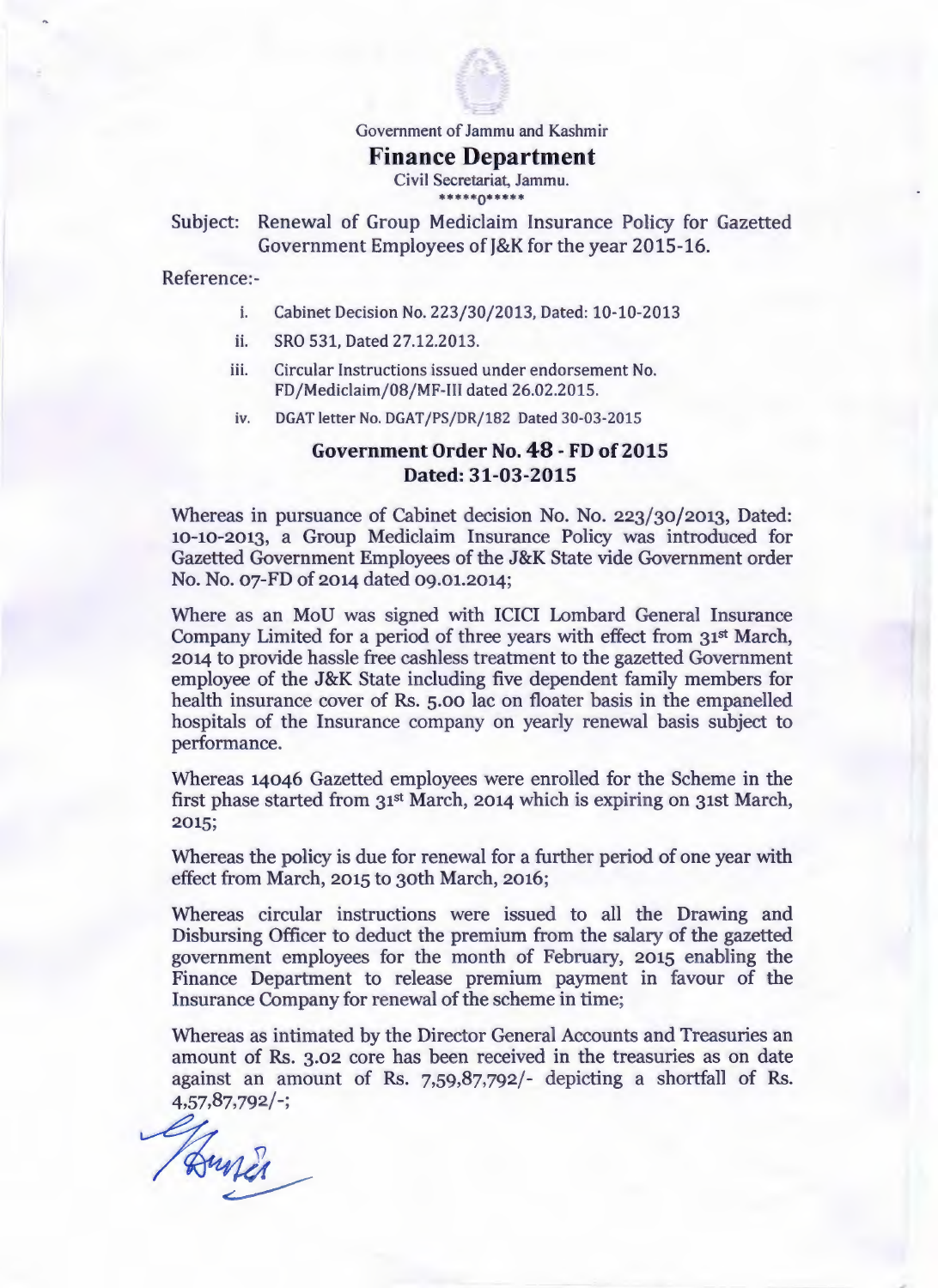) Whereas a need has arisen to take stock of the policy after its operation for one year in view of the reservations expressed by the KAS/Gazetted Employees Association about the non-availability of the adequate facilities in the empanelled hospitals of the Insurance Company besides nonentertaining pre and post hospitalization charges and facing unnecessary hurdles and hardship while taking the treatment due to cumbersome and hectic process of admission;

Whereas insurants demanded empanelment of all the hospitals which stand already covered under the J&K Medical Attendance-cum-Allowance Rules 1990 besides other reputed hospital in and outside the state;

Whereas a need is felt for Committee to review the overall performance of the Insurance Company, services provided by the empanelled hospitals, inclusion of reputed hospitals in the list of empanelled hospitals of the Company and loopholes, if any found, for smooth implementation of the policy and furnish their findings alongwith the specific recommendations for continuance or otherwise of the policy.

Whereas full premium has not been collected from the insurants as on date and in order to ensure continuity of the Scheme, it has been found feasible to renew the scheme for the fist quarter of the znd year only by paying the premium of that quarter to the Insurance company;

In view of the above, sanction is hereby accorded to the:-

- 1. renewal of the Group Mediclaim Insurance Policy for Gazetted Government Employees with M/S ICICI Lombard General Insurance Company Limited for the 1st quarter (upto 30<sup>th</sup> June, 2015) of 2nd year of the policy commencing from 31st March, 2015 on the same terms and conditions stipulated in Government order No. 07-FD of 2014 dated 09.01.2014.
- ii. drawl of an amount of Rs.  $1,89,96,948/$ -(Rupees one crore eighty nine lac ninety six thousand nine hundred and forty eight only) from Major Head 8235 - General and Other Reserve Funds - Group Mediclaim Insurance by the Joint Director Resources/Chief Accounts Officer, Finance Department for subsequent release of the amount to M/s ICICI Lombard General Insurance Company Limited as premium for Group Mediclaim Insurance Policy for the Gazetted employees of Government of Jammu and Kashmir for the ist quarter of the znd year of the Policy commencing from 31.03.2015.

By order of the Government of Jammu and Kashmir.

Hanses

*SJ/-* (B. B. Vyas) IAS Principal Secretary to Government Finance Department

No: FD/Mediclaim/08/MF-III Dated: 31.03.2015

 $\pmb{\mathbb{I}}$